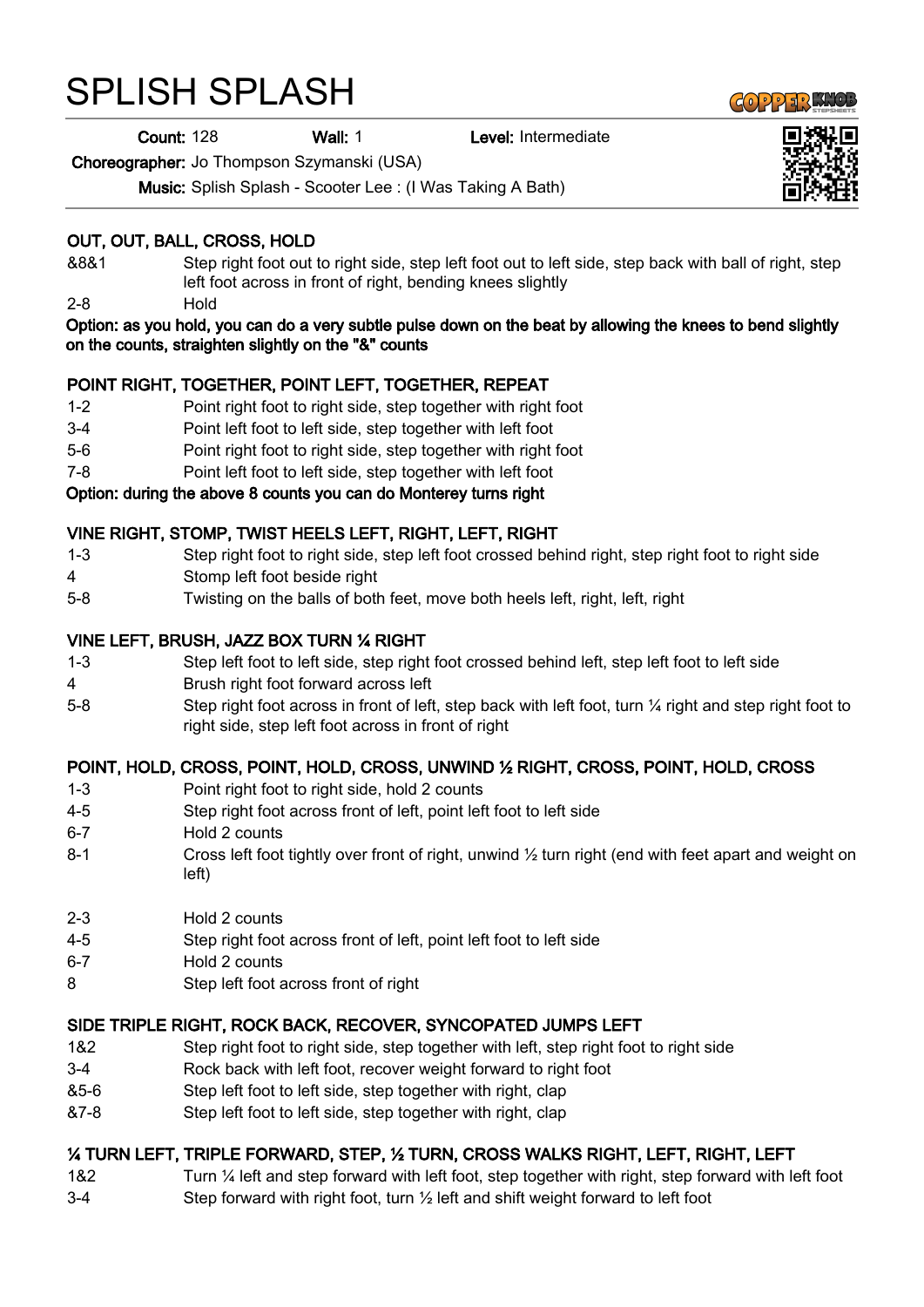5-8 With knees slightly bent (traveling forward) step right foot across front of left, step left foot across front of right, step right foot across front of left, step left foot across front of right

# TOE STRUTS FORWARD RIGHT, LEFT, JAZZ BOX ¼ TURN RIGHT

- 1-2 Place right toe forward, drop right heel
- 3-4 Place left toe forward, drop left heel
- 5-8 Step right foot across front of left, step back with left foot, ¼ turn right and step right foot to right side, step left foot slightly forward
- 1-8 Repeat above 8 counts
- 1-8 Repeat above 8 counts
- 1-8 Repeat above 8 counts

## SIDE TRIPLE RIGHT, ROCK BACK, RECOVER, ROCK SIDE, RECOVER, ROCK BACK, RECOVER

- 1&2 Step right foot to right side, step together with left, step right foot to right side
- 3-4 Rock back with left foot, recover weight forward to right foot
- 5-6 Rock left foot to left side, recover weight to right foot in place
- 7-8 Rock back with left foot, recover weight forward to right foot

# SIDE TRIPLE LEFT, ROCK BACK, RECOVER, ROCK SIDE, RECOVER, ROCK BACK, RECOVER

- 1&2 Step left foot to left side, step together with right, step left foot to left side
- 3-4 Rock back with right foot, recover weight forward to left foot
- 5-6 Rock right foot to right side, recover weight to left foot in place
- 7-8 Rock back with right foot, recover weight forward to left foot

# VINE RIGHT 4 COUNTS, RIGHT SCISSORS, HOLD, VINE LEFT 4 COUNTS, LEFT SCISSORS

- 1-4 Step right foot to right side, step left foot crossed behind right, step right foot to right side, step left foot across front of right
- 5-8 Step right foot to right side, step together with left, step right foot across front of left, hold
- 1-4 Step left foot to left side, step right foot crossed behind left, step left foot to left side, step right foot across front of left
- 5-7 Step left foot to left side, step together with right, step left foot across front of right

## At this point you will start again from the beginning of the dance with counts &8&1

# REPEAT

## ENDING

At the end of the song, you will have completed 3 repetitions of the dance. The very last count of the 3 rd repetition will be a hold on count 8, weight on left foot after the left scissors. Then you add: SIDE TRIPLE RIGHT, ROCK BACK, RECOVER, ROCK SIDE, RECOVER, ROCK BACK, RECOVER

- 1&2 Step right foot to right side, step together with left, step right foot to right side
- 3-4 Rock back with left foot, recover weight forward to right foot
- 5-6 Rock left foot to left side, recover weight to right foot in place
- 7-8 Rock back with left foot, recover weight forward to right foot

# SIDE TRIPLE LEFT, ROCK BACK, RECOVER, ROCK SIDE, RECOVER, ROCK BACK, RECOVER

- 1&2 Step left foot to left side, step together with right, step left foot to left side
- 3-4 Rock back with right foot, recover weight forward to left foot
- 5-6 Rock right foot to right side, recover weight to left foot in place
- 7-8 Rock back with right foot, recover weight forward to left foot

# VINE RIGHT 4 COUNTS, RIGHT SCISSORS, HOLD, STEP LEFT, HOLD, OUT, OUT, BALL CROSS

- 1-4 Step right foot to right side, step left foot crossed behind right, step right foot to right side, step left foot across front of right
- 5-8 Step right foot to right side, step together with left, step right foot across front of left, hold